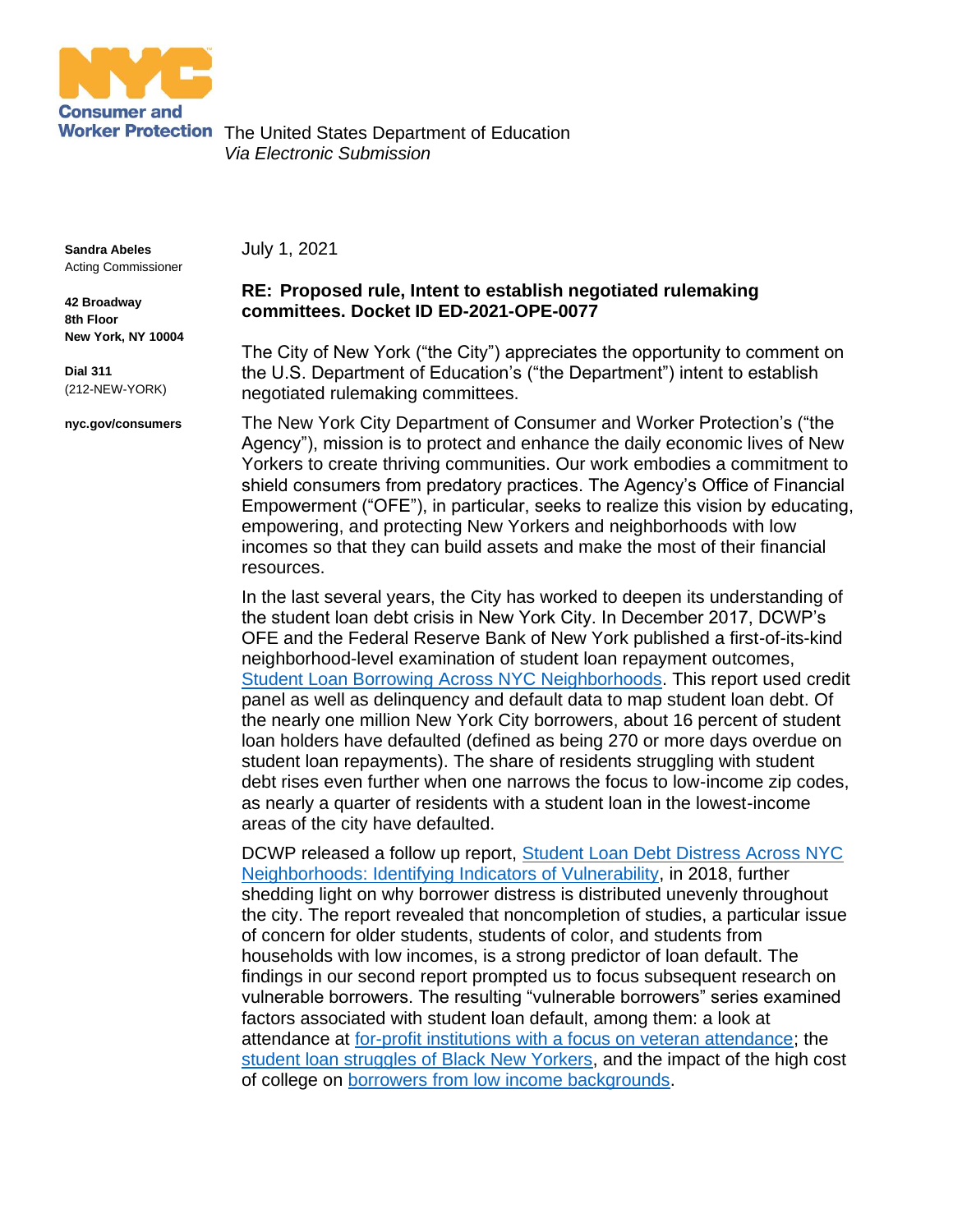DCWP's student loan debt work extends beyond research. In 2018, we held a listening tour and [public hearing](https://www1.nyc.gov/assets/dca/downloads/pdf/partners/Research-StudentLoanDebtDistressAcrossNYCNeighborhoods-PublicHearingPolicyProposals.pdf) to learn about the impact of student loan debt directly from our residents. Responding to the needs expressed during our outreach, we launched a series of student loan debt clinics, targeting neighborhoods and communities identified as having high levels of student loan debtrelated financial distress. Through these clinics, we served 250 student loan borrowers. To sustain access to free, high quality student loan debt counseling beyond the clinics, all DCWP managed Financial Empowerment Center counselors have received specialized training on the management of both public and private student loan debt. Annually, approximately 1,500 clients come to Financial Empowerment Center counselors for help managing their student loan debt.

Together, our outreach and reports signal that higher education and its funding mechanisms deserve serious thought and considerable changes to ensure all students receive affordable, high quality higher education and access to realistic repayment plans that lead to successful student loan repayment. The upcoming negotiated rulemaking is a necessary step in this process. As such, the Agency is writing to express support for the topics you have suggested for the future rulemaking sessions, as well as provide a few suggestions for additional items and areas of focus, as follows:

## **Establish long-term monitoring for for-profit institutions that convert to nonprofit**

**institutions.** The landscape of higher education has changed in the last 10 years. For-profit institutions, after facing scrutiny for poor outcomes and sudden closures, have developed a new strategy for avoiding scrutiny by converting to nonprofit institutions. In some cases, the nonprofit, or covert for-profit as they have been called, is saddled with debt in the form of an IOU at an inflated price.<sup>1</sup> In other cases, the schools are found to contract out management and administrative services to for-profit entities with financial ties to the original for-profit owner, creating a risk of private benefit.<sup>2</sup> In the upcoming negotiated rulemaking, the Department should prioritize establishing rules that mitigate the risk of for-profit-to-nonprofit conversions, both before the school has been approved for a change of ownership and control and after this event has taken place.

**Explore avenues for regulating the use of for-profit online program managers.** Many public and private nonprofit higher education institutions have begun to outsource online program management to for-profit companies. This relationship is not always disclosed to the students and tuition remains on par with in-person university administered programs.<sup>3</sup> We strongly urge the Department to add the regulation of these relationships as an area for negotiated rulemaking. Further, rules are also needed to establish the continued monitoring of online program management arrangements to ensure these arrangements are not improperly benefiting private entities.

**Use all means available to hold schools accountable for poor outcomes.** We are pleased to see the Gainful Employment Rules among the items proposed for negotiated rulemaking. The

<sup>1</sup> [https://tcf.org/content/commentary/dubious-conversions-profit-colleges-decoding-gao-report/;](https://tcf.org/content/commentary/dubious-conversions-profit-colleges-decoding-gao-report/)

<https://tcf.org/content/report/covert-for-profit/>

<sup>&</sup>lt;sup>2</sup> Same as above.

<sup>3</sup> <https://tcf.org/content/report/dear-colleges-take-control-online-courses/>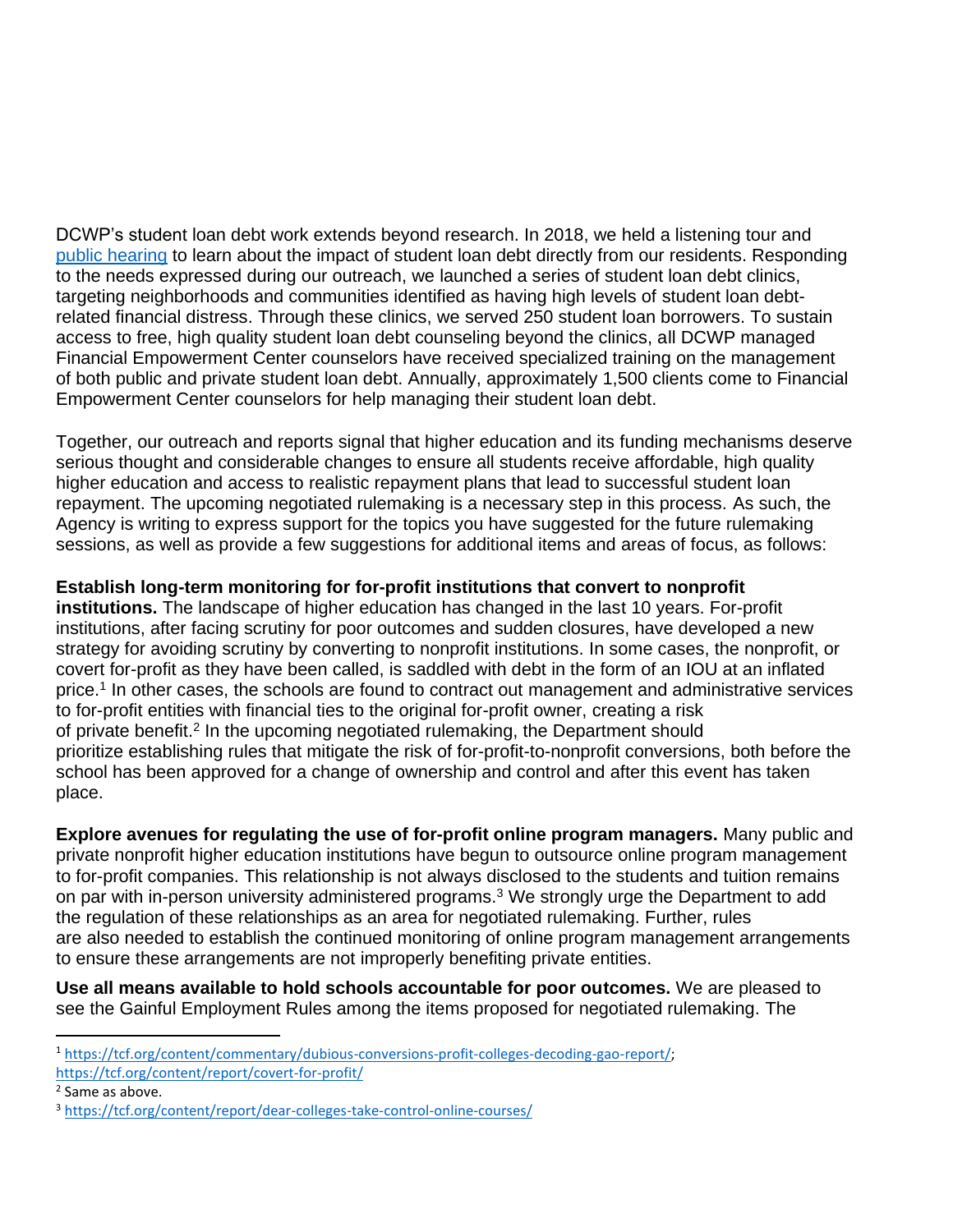rulemaking process should prioritize developing a new metric that accounts for the share of student loan debt borrowers who do not graduate, cannot find a job, or earn so little that they are not required to make a payment. Under the previous Gainful Employment Rule, having a large share of borrowers in these positions would not count against the school.

Further, we advise the Department to add the cohort default rate as an item to be addressed during the rulemaking process. The current mandate that schools lose Title IV eligibility if their cohort default rate reaches and/or exceeds 30 percent for three years in a row was effective when first implemented. However, schools have turned to consulting firms to steer borrowers into forbearance or other programs that result in lower default rates but not necessarily better outcomes for the borrower. While we understand that some aspects of the cohort default rate calculation are set by statute, we do think that the Department should regulate in the area of administrative capability to ensure that borrowers are receiving the information they need to make financially healthy repayment decisions, particularly in their first three years of repayment during which they may be targets of unscrupulous consulting firms. Moreover, the Department should use financial responsibility and certification rules to ensure that schools take additional precautions when they approach statutory thresholds. Finally, cohort default rates manipulation may violate the fiduciary standard that applies to institutions who receive federal funding; the Department should clarify that standard in regulations.

**Make student loan debt cancellation for authorized reasons systematic and easy**. We lend our support to including in the upcoming rulemaking a review of existing pathways to debt cancellation, such as avenues for debt relief for attendees of schools that close, defrauded borrowers, disabled borrowers, low-income borrowers, and borrowers working in public service, in the rule-making process. We hope that the committee will focus on lessening the burden of participating in these forgiveness programs. Further, we call to expand the 2016 borrower defense to include local law enforcement actions more clearly as a route to group relief on par with state and federal actions.

**Restore the possibility of student loan debt repayment within 10 years as the program was originally intended.** Our support for cancellation does not end with the established forgiveness programs. More than 45 million Americans now owe more than \$1.6 trillion in student debt and to afford to pay back this debt, repayment periods now stretch out up to 25 years. As a matter of generational equity, the negotiated rulemaking should include the topic of using the Department's legal authority to cancel student loan debt to restore borrowers' ability to repay within 10 years as the student loan debt program had originally intended.

**Overhaul student loan debt repayment plans.** The Department needs to ensure that borrowers can access repayment options that are not onerous to participate in and easy-to-comprehend. The negotiated rulemaking must include a rethink of the administration of student loan debt repayment plans and hold loan servicers accountable for consistently and clearly informing borrowers of their repayment options to ensure that all borrowers receive the same information about available repayment plans.

**Mitigate the impact of student loan debt on economic inequality.** Black, Latino, and borrowers with low incomes are less able to draw upon familial wealth to pay for college. They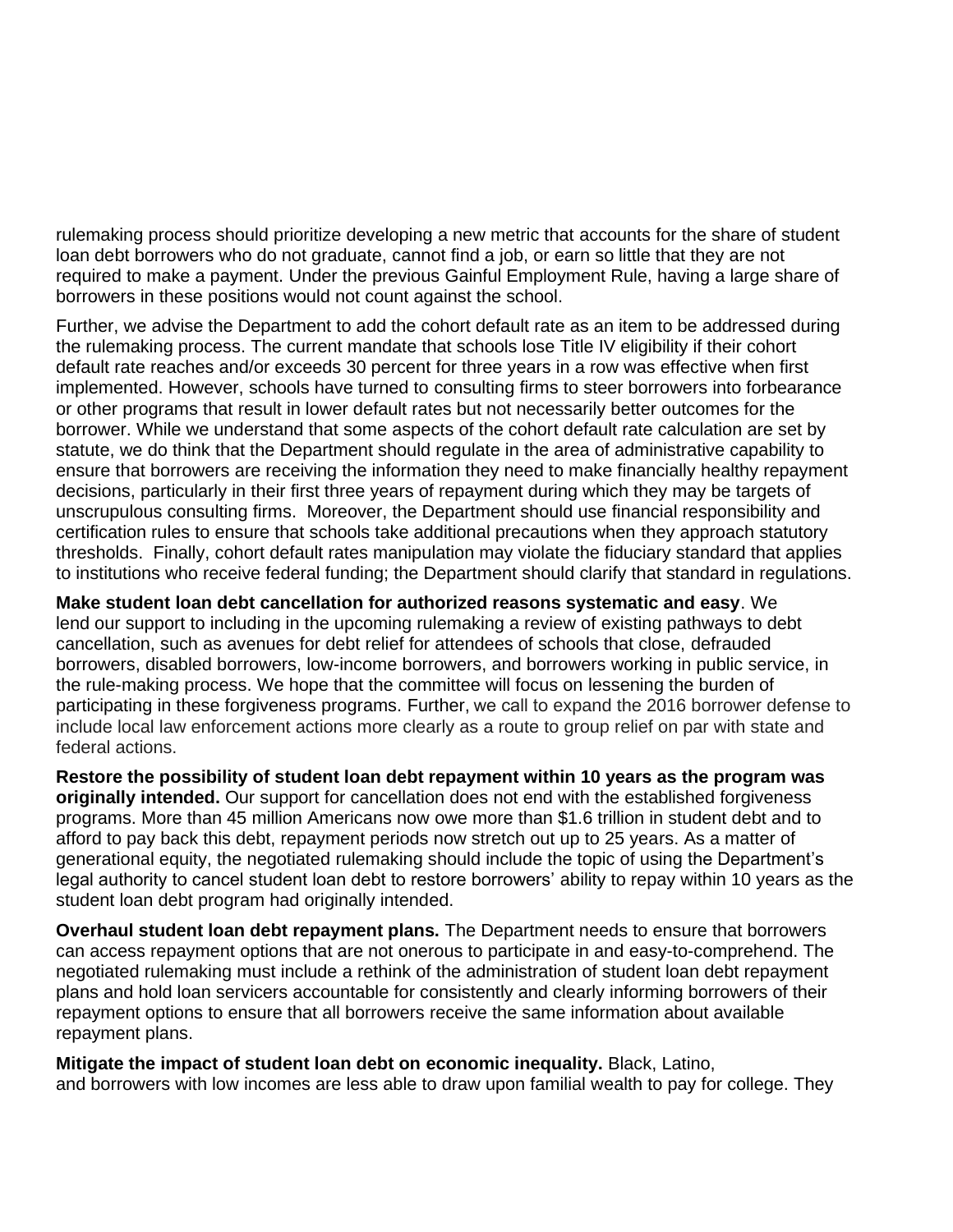are more likely than their white and/or higher income peers to take on loans to pay for school.<sup>4</sup> As a result, Black and Latino families and families with low incomes struggle with disproportionately large student debt balances that take longer to pay off—and when their children go to college, disparate wealth perpetuates the cycle.<sup>5</sup> The negotiated rulemaking should establish a requirement that the Department both monitor the impact of student loan debt on economic inequality as well as establish a protocol for how to use student loan debt cancellation to increase economic equality.

**Combat uneven application of 'Undue Hardship' determinations in bankruptcy.** The 'Undue Hardship' provision for absolving debt in bankruptcy is unnecessarily strict and unevenly administered.<sup>6</sup> Not to mention, the current guidance for disputes creates perverse incentives for companies contracted to handle cases in the required adversary proceedings because they earn money from fees charged to and commission earned on debt collected from student loans in default. This all adds an extra burden on distressed borrowers. The student loan program was meant to expand opportunities, not force borrowers into undue hardship. Without changing bankruptcy law, the Department could establish a regulatory standard of administrative loan relief for borrowers who face bankruptcy but cannot discharge their federal loans. Moreover, the Department could alter guidance to advise lenders to discontinue the process of contesting claims of undue hardship.

**Recognize cities and municipalities as entities that represent the interests significantly affected by the proposed regulations.** High student loan debt levels and increasing delinquency have not only caused problems with the day-to-day ability of student loan holders to borrow and save, it has also stymied their ability to invest in their future by building home equity, saving for retirement, opening a business, and making other major life decisions. In the long run, the impact of student debt is not limited to the borrower in the present, it affects future generations as it curtails the ability of parent borrowers to invest in their children's future, and pass on wealth to the next generation.

As the most populous city in the country, we see the economic damage of student loan debt when we look across our city. We also see that the neighborhoods struggling the most with student loan debt tend to have higher concentrations of groups facing systemic barriers—those with low income, Black and Latino Americans—some of the same groups student loan debt was intended to help. But instead of helping, student loan debt is contributing to the perpetuation of systemic barriers. The City of New York, along with other cities and municipalities, have a vested interest in seeing a resolution to the student loan debt crisis. As such, the Agency sees the negotiated rulemaking as an opportunity for cities and municipalities to represent our interests and the interests of our residents.

- <sup>4</sup> <https://www.demos.org/research/debt-divide-racial-and-class-bias-behind-new-normal-student-borrowing>
- <sup>5</sup> [https://link.springer.com/article/10.1007/s12552-016-9162-0;](https://link.springer.com/article/10.1007/s12552-016-9162-0) [https://equitablegrowth.org/how-the-student-debt-crisis](https://equitablegrowth.org/how-the-student-debt-crisis-affects-african-americans-and-latinos/)[affects-african-americans-and-latinos/;](https://equitablegrowth.org/how-the-student-debt-crisis-affects-african-americans-and-latinos/) [https://heller.brandeis.edu/iere/pdfs/racial-wealth-equity/racial-wealth](https://heller.brandeis.edu/iere/pdfs/racial-wealth-equity/racial-wealth-gap/stallingdreams-how-student-debt-is-disrupting-lifechances.pdf)[gap/stallingdreams-how-student-debt-is-disrupting-lifechances.pdf;](https://heller.brandeis.edu/iere/pdfs/racial-wealth-equity/racial-wealth-gap/stallingdreams-how-student-debt-is-disrupting-lifechances.pdf) [https://www.newamerica.org/education](https://www.newamerica.org/education-policy/edcentral/new-data-show-repayment-gap-between-low-and-high-income-borrowers-wider-realized/)[policy/edcentral/new-data-show-repayment-gap-between-low-and-high-income-borrowers-wider-realized/;](https://www.newamerica.org/education-policy/edcentral/new-data-show-repayment-gap-between-low-and-high-income-borrowers-wider-realized/) <https://ir.library.louisville.edu/cgi/viewcontent.cgi?article=1032&context=jsfa>
- <sup>6</sup> <https://scholarship.law.uc.edu/uclr/vol74/iss2/3/>